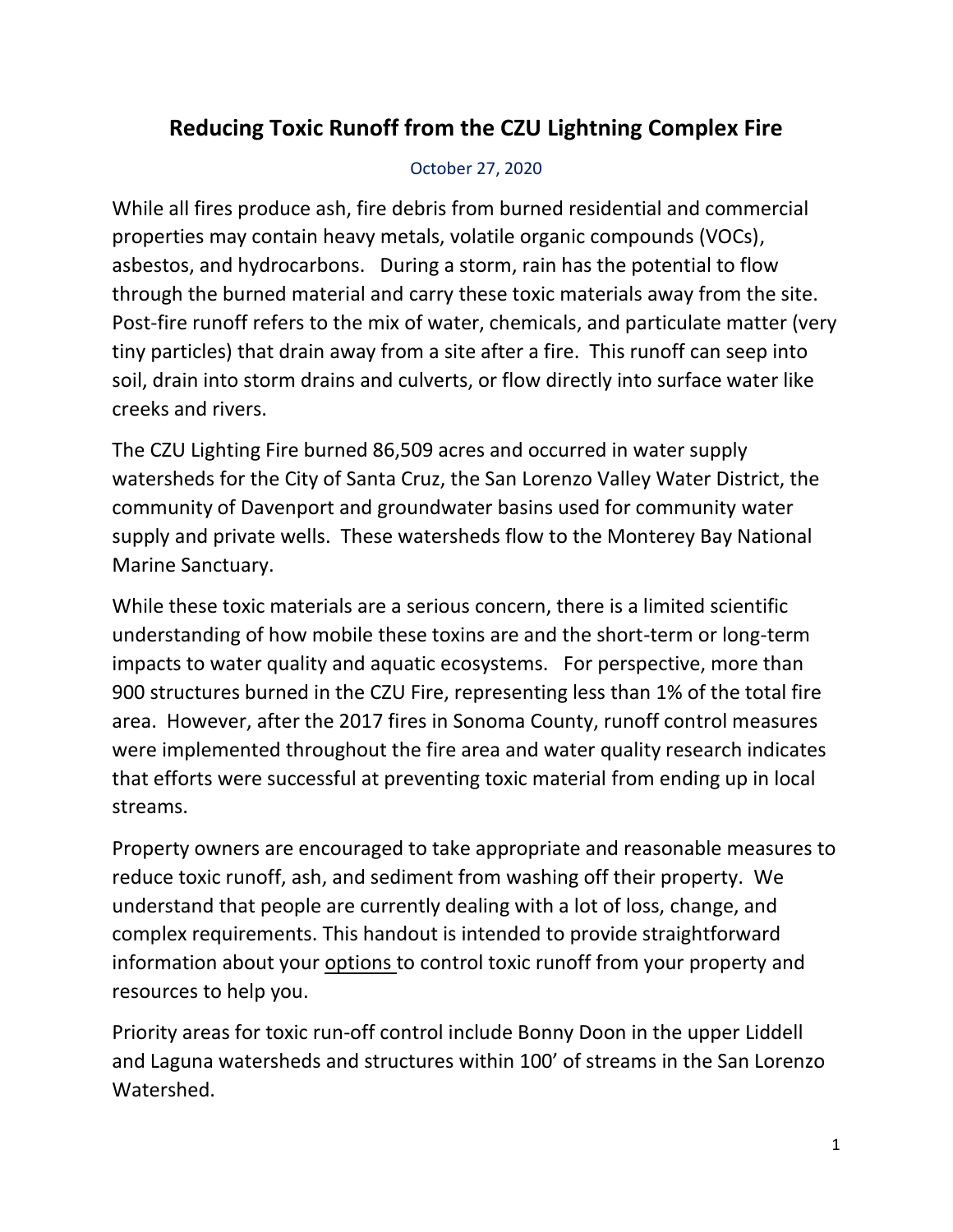## **The Basic Idea**

The basic idea is to slow runoff directly downslope of the burned structure and catch toxins in some material – straw, wood chips, compost sock, or wattle. If installed close to the burned structure, these materials will be removed during the Phase 2 clean up.

The goal is to reduce runoff without causing any soil erosion.

Installed runoff control should be placed close enough to the foundation to catch toxic runoff without capturing extra runoff and to allow easy removal during Phase 2 clean up. DO NOT place runoff control within areas of ash or structure debris to reduce your risk of exposure to toxic materials.

*If you have limited time or energy*, at least place some weed-free straw mulch on the downslope side of the burned structures. If you seed, make sure to use sterile barley or wheat or other recommended non-reseeding seed mix to prevent the spread of non-native grasses into our natural areas.

## **Get Technical Assistance**

We encourage all property owners to get some technical assistance for runoff control. Just like erosion control, runoff control measures can cause problems if they are used inappropriately or installed incorrectly.

Please see the **Resources** section at the end of this handout for information on how to contact the Resource Conservation District of Santa Cruz County to request assistance and to find out about volunteer crews that could assist you.

We are still learning about the most cost-effective measures for runoff control that have been used in other areas – here is a list that describes what we have learned so far.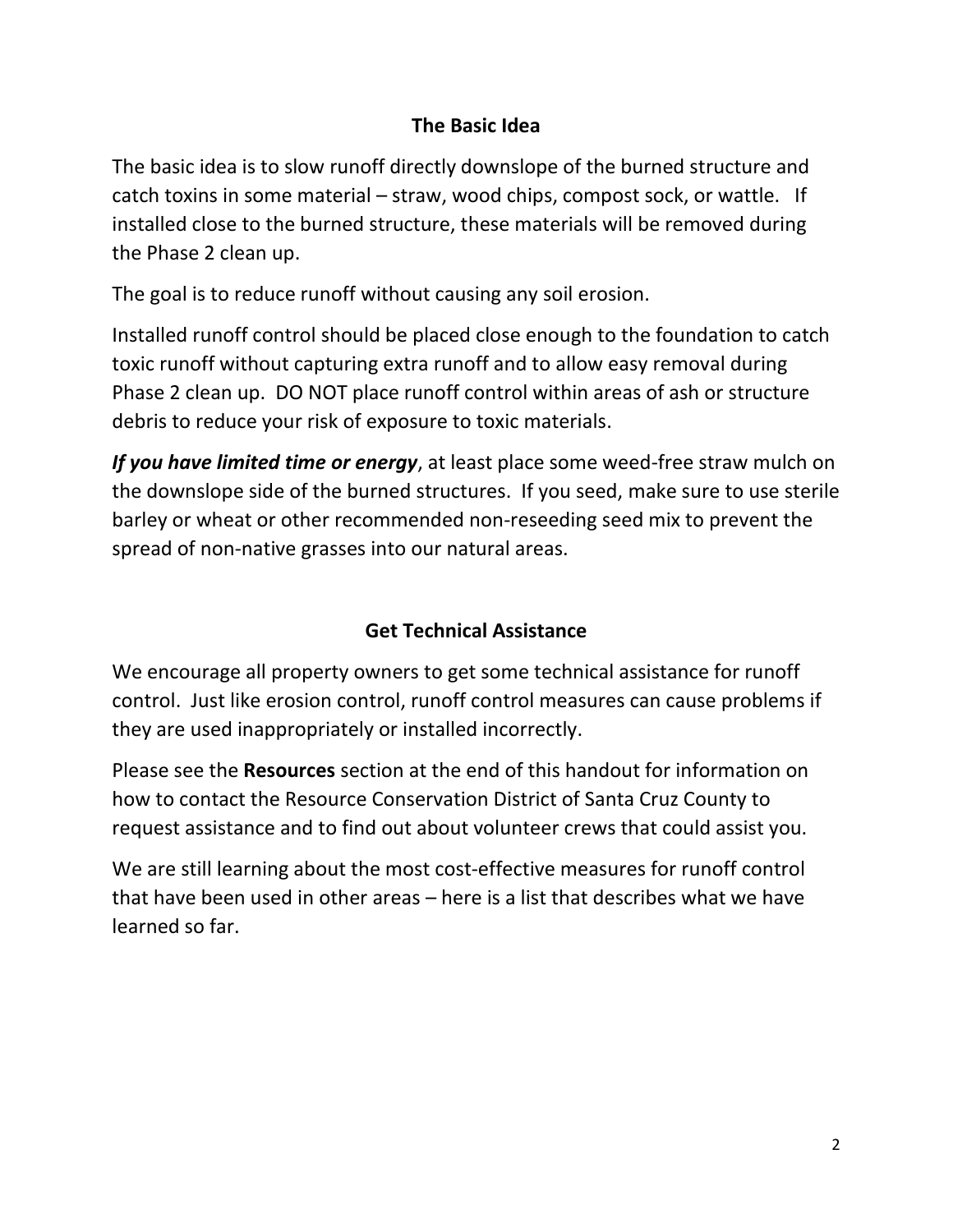## **Weed-free Straw**

Definition: Weed-free straw is straw that does not contain weed seeds.

Application: Spread straw to a uniform depth of no more than 2" that covers 60-80% of the ground surface. If spread more densely, seed or native plants are unable to grow through the mulch. For best results, "tuck" some of the straw into the ground using a shovel or spade.

#### Advantages

• Weed-free straw is one of the best and least expensive approaches to slowing runoff from your property. Two 75 lb. bales will cover approximately 1,500 square-feet 2 inches in depth.

#### Disadvantages

• Straw can blow away or slide down steep slopes; only appropriate for relatively flat areas. Not recommended for hilltop, windy areas, wildland areas or excessively steep slopes*.*

## **Wood Chip Mulch**

Definition: Wood chip mulch is created by chipping tree branches or trunks.

Application: Spread wood chips to a uniform depth of no more than 2", (note: 3-4" is too deep and will slow or prevent plant and/or seed regeneration), covering 60-80% of the ground. If spread more densely, even 3-4" deep, seed or native plants will be repressed and unable to grow through the mulch.

## Advantages

- Wood chips may be free or easily available from hazardous tree removal
- Wood chips will not blow away

#### Disadvantages

• Wood chips should not be shared beyond your neighborhood to prevent spreading Sudden Oak fungus or other pathogens that can be found on wood.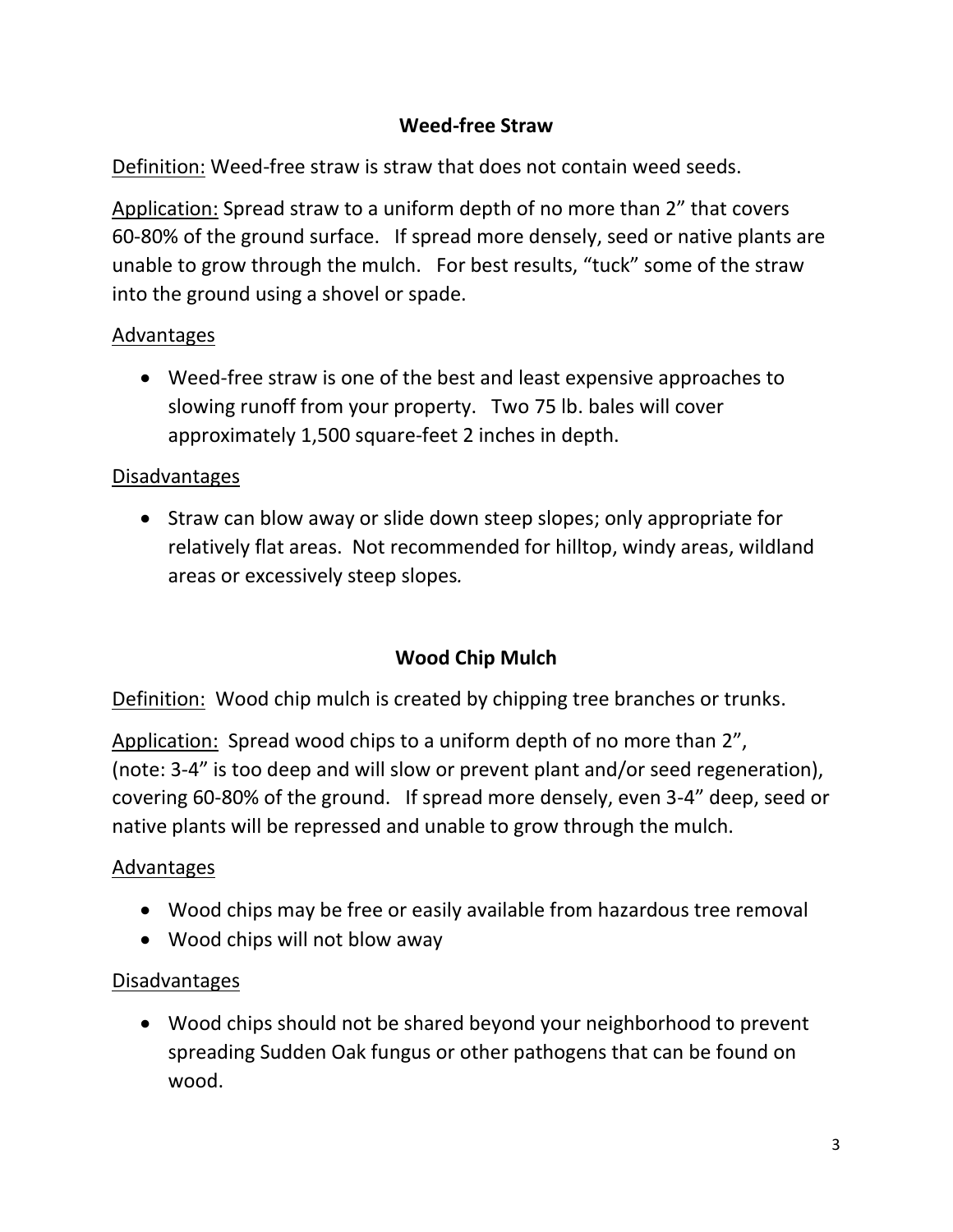- Wood chips can slow down plant regeneration and tie up nitrogen in the soil
- Wood chips are more easily mobilized in swales because wood floats.

### **Wattles**

Definition: Straw or other filtering material bound into a tube, intended to slow runoff and trap sediment along with some toxic pollutants. Wattles with plastic mesh are dangerous to wildlife and are not allowed in Santa Cruz County.

#### Advantages:

- Can be very effective at reducing runoff and capturing toxic materials
- Longer lasting
- Can also serve as erosion control measures

## Disadvantages:

- Requires staking and "keying" into a shallow hand dug trench.
- Can cause erosion, redirect flows, or cause other issues if installed incorrectly
- Requires regular maintenance. Should be removed after Phase 2 and replaced only if needed.

## Disposal

If used after Phase 1 (removal of household hazardous materials), wattles will be cleaned up as part of Phase 2 and will be accepted at the County landfill.

## **Compost Roll or Compost Sock**

Definition: Compost type material bound into a tube, intended to absorb runoff.

## Advantages:

- Can be very effective at reducing runoff and capturing toxic materials
- Longer lasting
- Does not require staking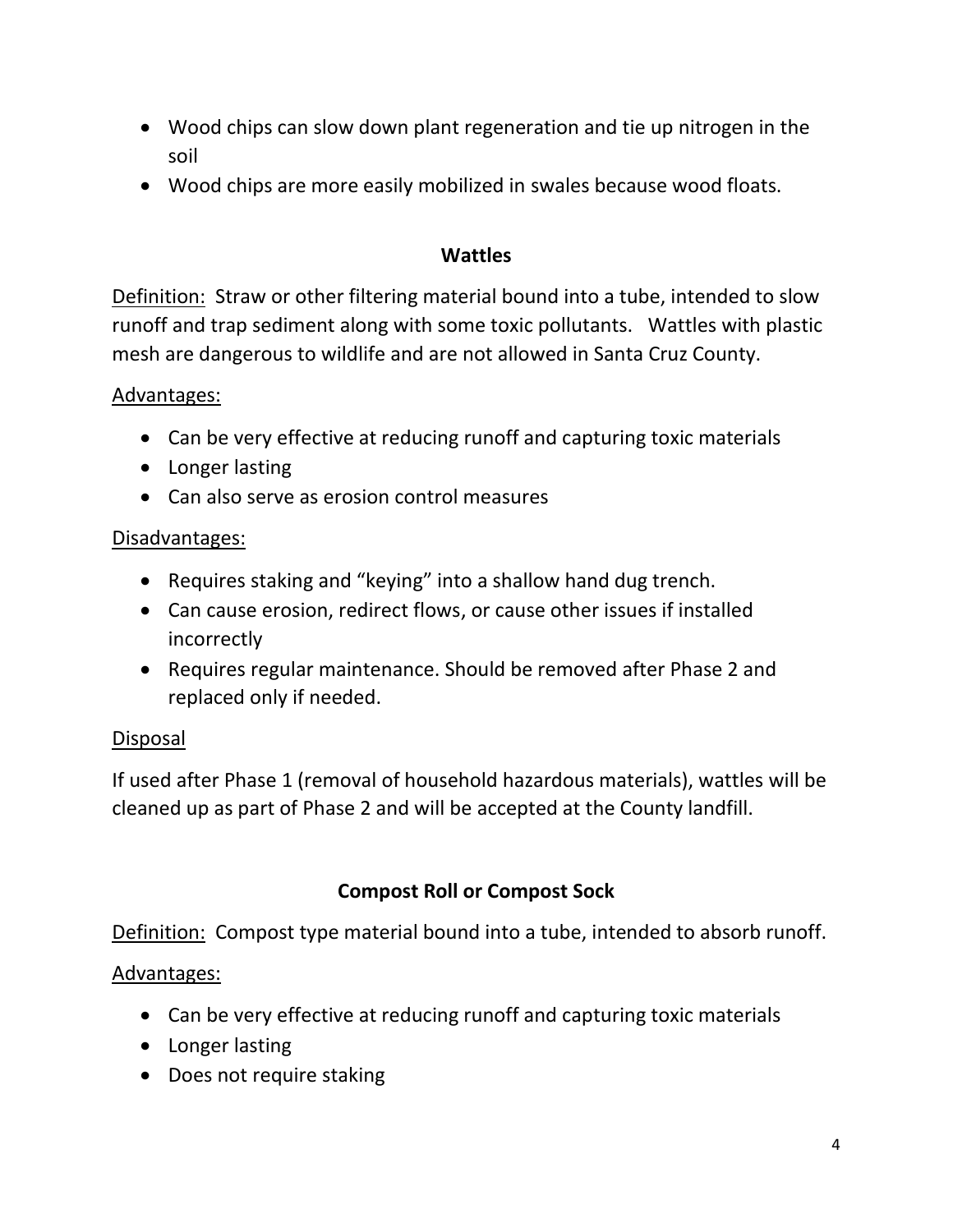## Disadvantages:

- Requires regular maintenance
- More costly than a straw wattle, wood chips or straw mulching
- Requires more sophisticated/detailed installation for intended benefit

#### Disposal

If used after Phase 1, then used compost rolls/socks will be accepted at County landfill.

## **Weighted wattles**

Definition: Weighted wattles can be a combination of straw, wood chips or other absorbent materials rolled into erosion control fabric.

## Advantages:

- Does not require staking like regular wattles
- Can be used on hard surfaces such as driveways
- Can be constructed by property owners

#### Disadvantages:

- May not be locally available for purchase
- Requires staking and "keying" into a shallow hand dug trench.
- Can cause erosion, redirect flows or cause other issues if installed incorrectly
- Require regular maintenance. Should be removed after Phase 2 and replaced only if needed.

#### Disposal

If used after Phase 1 (removal of household hazardous materials), wattles will be cleaned up as part of Phase 2 and will be accepted at the County landfill.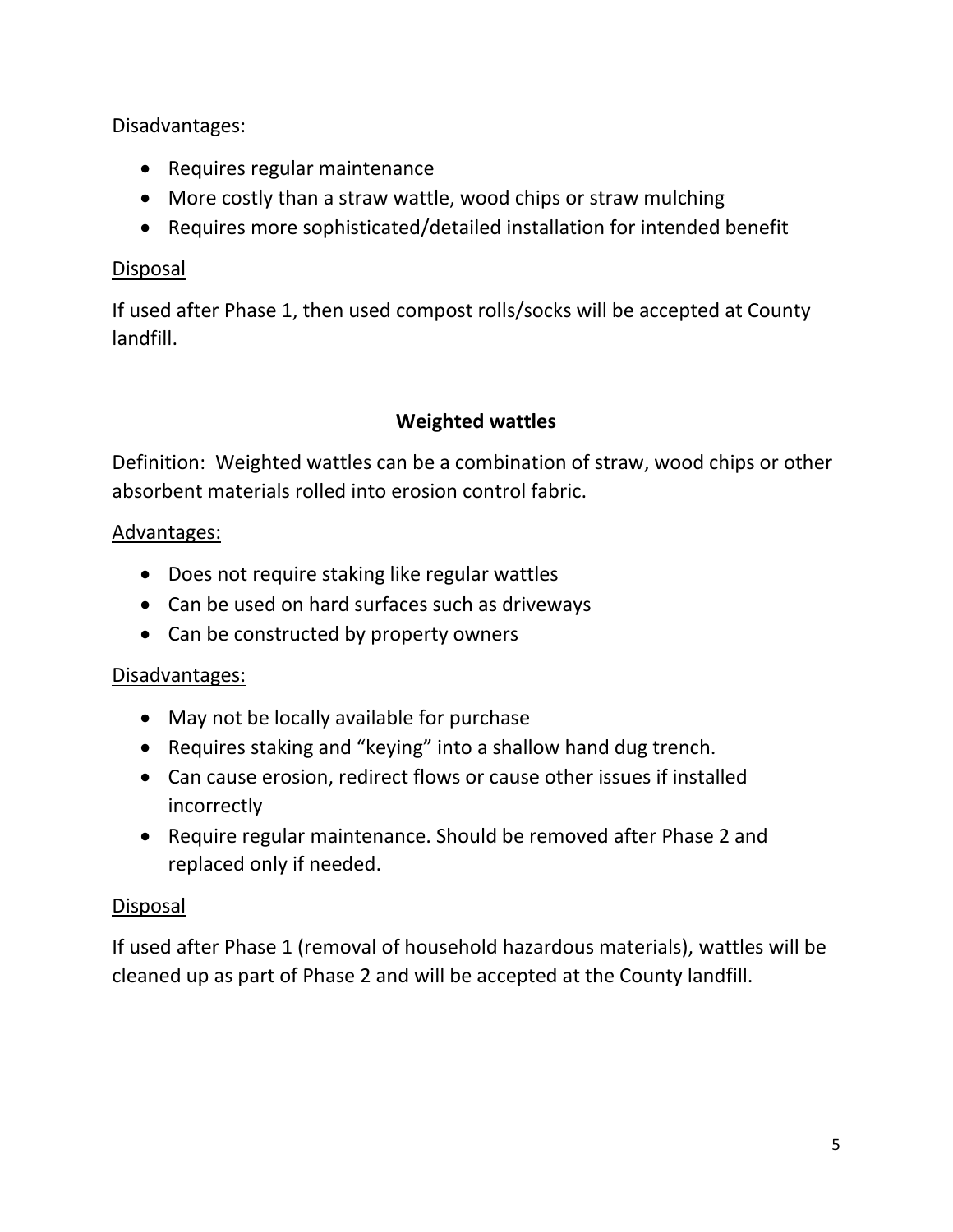## **Erosion Control Blankets**

Definition: An erosion control blanket is composed of one or more layers of fabric.

#### Advantages:

- Can be used on slopes where wattles may retain or redirect runoff
- Can be installed over ash and debris and will absorb raindrop impact
- Requires staking to secure in place

#### Disadvantages:

- Not as effective as absorbing runoff
- Do not use blankets with plastic mesh that endanger wildlife

#### Disposal

• Can be disposed of with Phase 2 material

## **Hydro-mulch**

Very site specific but generally not recommended. Studies show that hydromulch does not significantly reduce erosion and can be very expensive.

## **Steep Slopes, Large Homesites, Close to Waterways**

If you think you need more complex runoff protection, please get technical assistance through the Resource Conservation District (RCD) of Santa Cruz County, USDA Natural Resources Conservation Service, or from a Certified Professional Erosion and Sediment Control (CPESC) specialist.

*Note: Runoff and sediment control measures such as wattles and compost rolls/socks can create problems if they are not properly installed.*